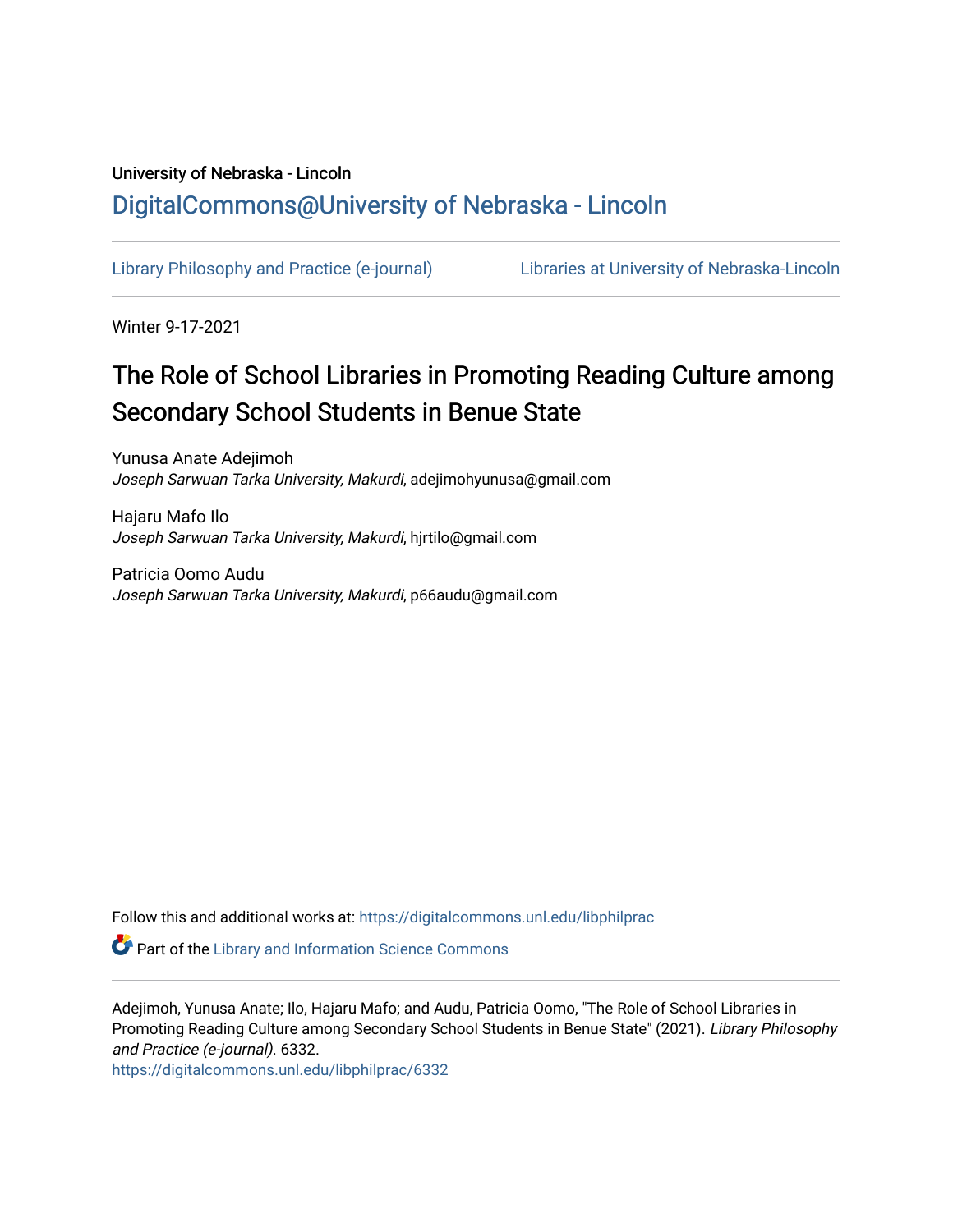# **The Role of School Libraries in Promoting Reading Culture among Secondary School Students in Benue State**

**By**

#### **ADEJIMOH Yunusa Anate**

**University Library** 

**Joseph Sarwuan Tarka University, Makurdi**

**[adejimohyunusa@gmail.com](mailto:adejimohyunusa@gmail.com)**

#### **ILO Hajaratu M**

**University Library** 

#### **Joseph Sarwuan Tarka University, Makurdi**

**[hjrtilo@gmail.com](mailto:hjrtilo@gmail.com)**

**AUDU Patricia Oomo**

**University Library** 

#### **Joseph Sarwuan Tarka University, Makurdi**

**[p66audu@gmail.com](mailto:p66audu@gmail.com)**

## *ABSTRACT*

*This study examined the role of school libraries in promoting reading culture among Secondary School Students in Benue State. Four objectives were achieved. The study population was 136 subjects comprising of Senior Secondary School 1 and 2 students and same was used as sample size. The instrument for the study is a structured questionnaire titled 'Role of School Libraries in Promoting Reading Culture among Secondary School Students Questionnaire (RSLORCSSSQ)'. Data collected was analysed using descriptive statistics, precisely mean. Research question 1*  was on the purpose of library use by students. Findings revealed that the students read in the *library to "catch funs", for personal intellectual development, to while-away time, for personal intellectual development and to hide from school works. Findings revealed that students read once a week in the library. Findings also revealed that students spend less than an hour reading in the library. It was found that students prefer poetry, newspapers and magazines, novels and story books and comics. The study also found that the hours for opening the libraries is not convenient for students, most of the school library materials are outdated and are not relevant for students, the school always closes libraries and the school lacks library periods. The study concluded that non-integration of the library in the school curriculum, and "catch funs" were the major causes of poor reading culture. It was recommended that school administrators should*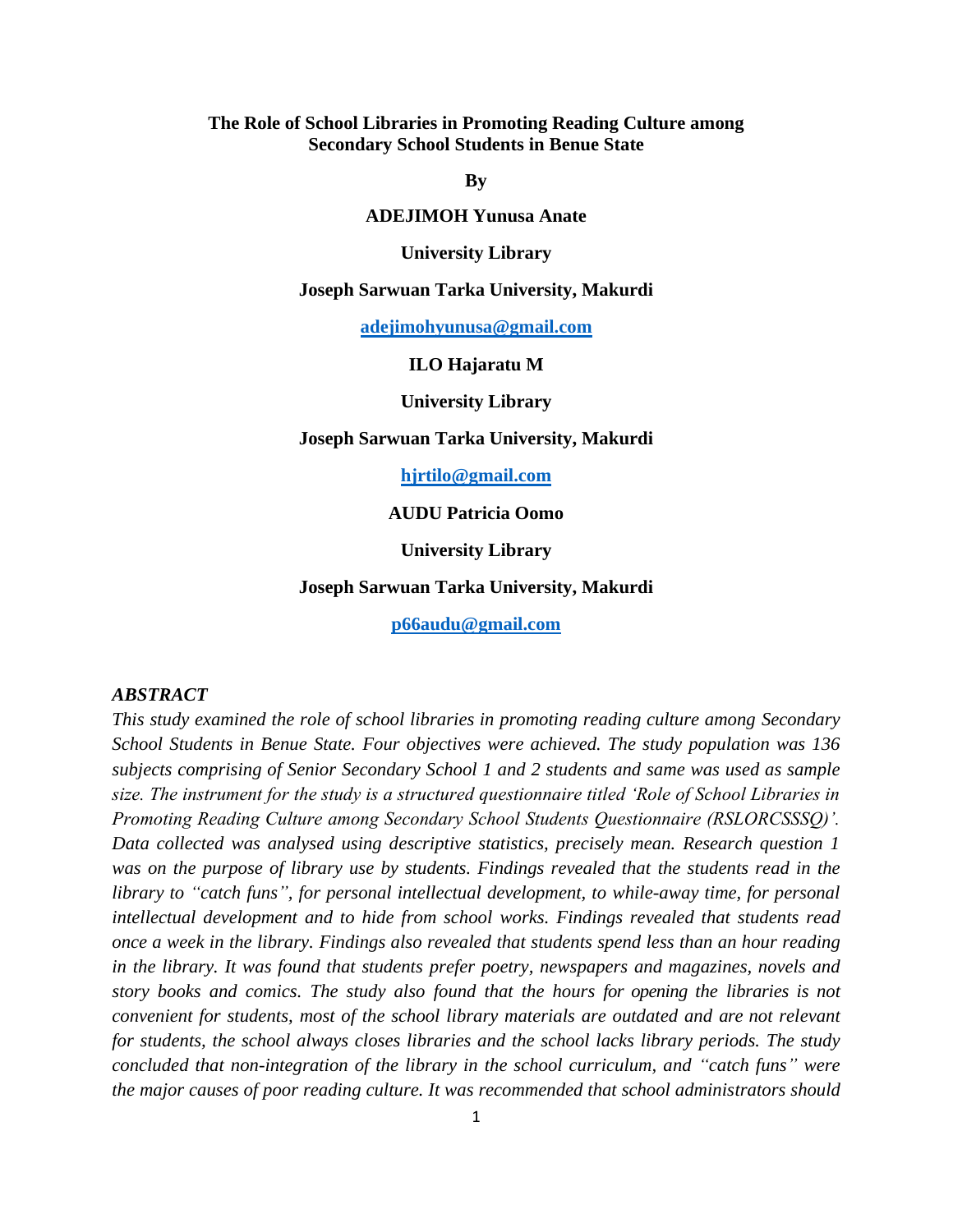*encourage students to read to pass examinations, have vast knowledge about the world and development of their personal intellectual capacity, students should learn how to spend enough time of at least 2-3 hours reading in the library as it will enable them cover wide in their books and integration of school library activities into the school curricula should be suitable for students to enable them make good use of school library.*

**Keywords:** Role, School Libraries, Promotion, Reading culture and Secondary School Students

#### **INTRODUCTION**

School library facilities and information resources refer to the equipment and other instructional and study materials in the school library meant for teaching and learning. Arua and Chidaka (2011) stated that school library facilities are seen as all inputs which are utilized in the library in order to provide good learning environment for students and teachers so as to be able to achieve educational goals. The school library in addition to doing its vital work of individual reading, guidance and development of school curriculum, it serves the school as a centre for instructional materials. Instructional materials include books - the literature for children, young people and adults-other printed materials, films, recordings and other latest media developed to aid learning. The function of an instructional materials centre is to locate, gather, provide and coordinate school's materials for learning and the equipment required for use of these materials.

Secondary school is the stage of education following primary school. It is generally the final stage of compulsory education (Odeh, 2013). The author sees secondary school as intermediate between elementary school and college usually offering general, technical, and vocational or college- preparatory courses. As a result of deregulation in Nigerian education, the system of secondary education has two main interest groups – public secondary school education and private secondary school education. Public schools are those schools controlled neither by individuals nor by private interest or agencies but by those who represent the society as a whole. In other words, public schools are those schools which are supported and controlled by the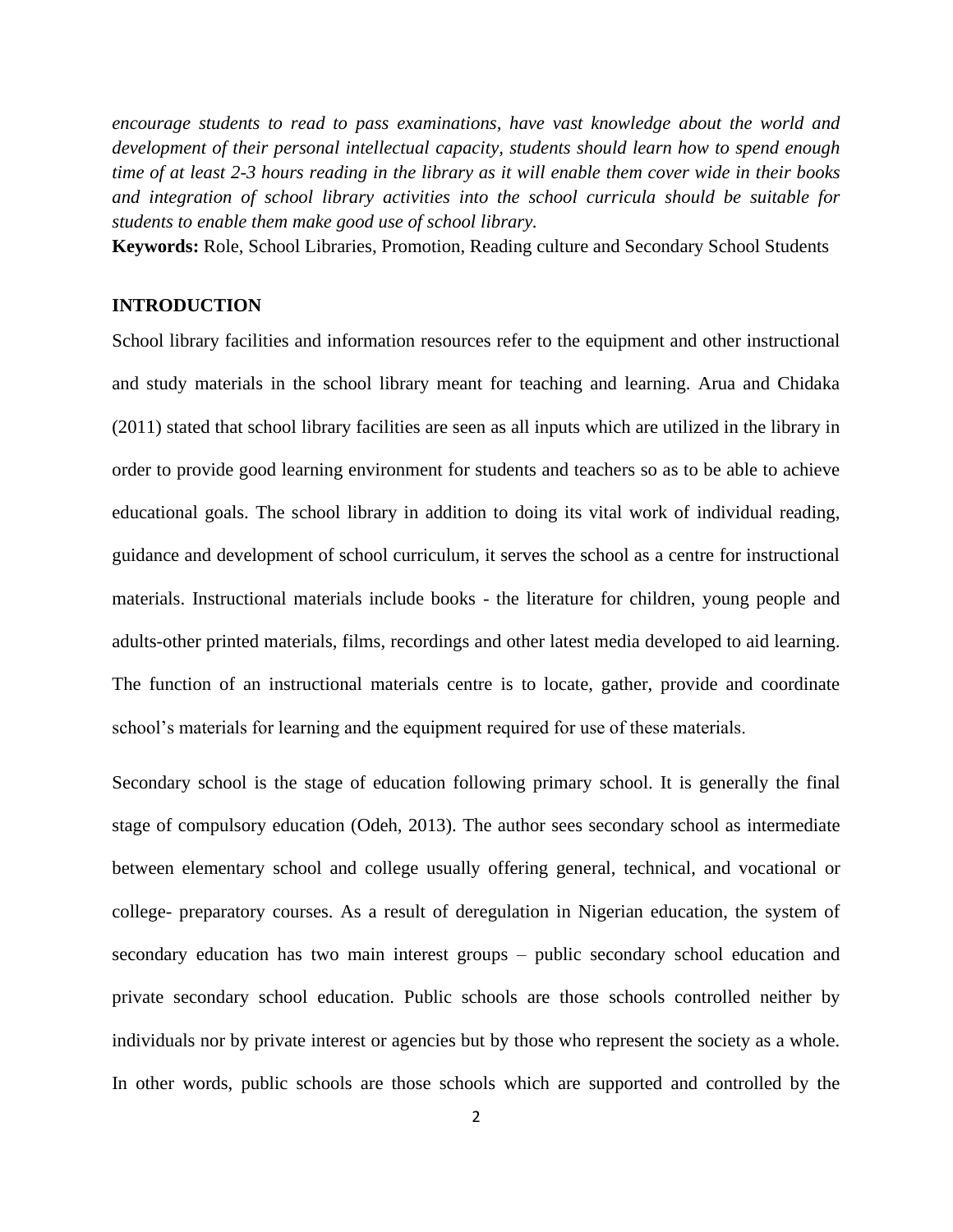government of the state or nation. Private schools on the other hand are those schools that are not administered by local, state or national government, which retain the right to select their student body and are funded in whole or part by charging their students tuition rather than with public funds (Wanjikwu 2013). This means that the schools established by the missionaries, individuals and voluntary organizations belong to this group.

There are certain stipulated goals for secondary education be it public or private schools. Some of those goals are; (1) to provide all primary school leavers with the opportunity for education of a higher level, irrespective of sex, social status, religious or ethnic background. (2) To offer diversified curriculum to cater for the differences in talents, opportunities and future roles. In Nigeria for example, some of the students in secondary schools perform poorly in West African School Certificate Examinations. This situation makes it impossible for the attainment of the above goals. For instance, there are many secondary school dropouts today who are unable to enter into any tertiary institution or fit anywhere in the society. In view of this, tertiary institutions set up preliminary programmes like remedial and IJMB to enable the poorly performed students gain admission. All these problems are as a result of poor achievement of students, which appearto be deep-rooted in inadequacy and or non-availability of facilities and information resources in secondary schools.

School libraries and school library services need to be whole hearted in their role in supporting and influencing teaching and learning. They need to understand their own pedagogy and the pedagogy of the classroom and how the two interact. Operating as they are in an educational context, they need to be clear about their support for the vision the school's leadership has for the school and demonstrate the contribution they can make to deliver that vision. Stronger alignment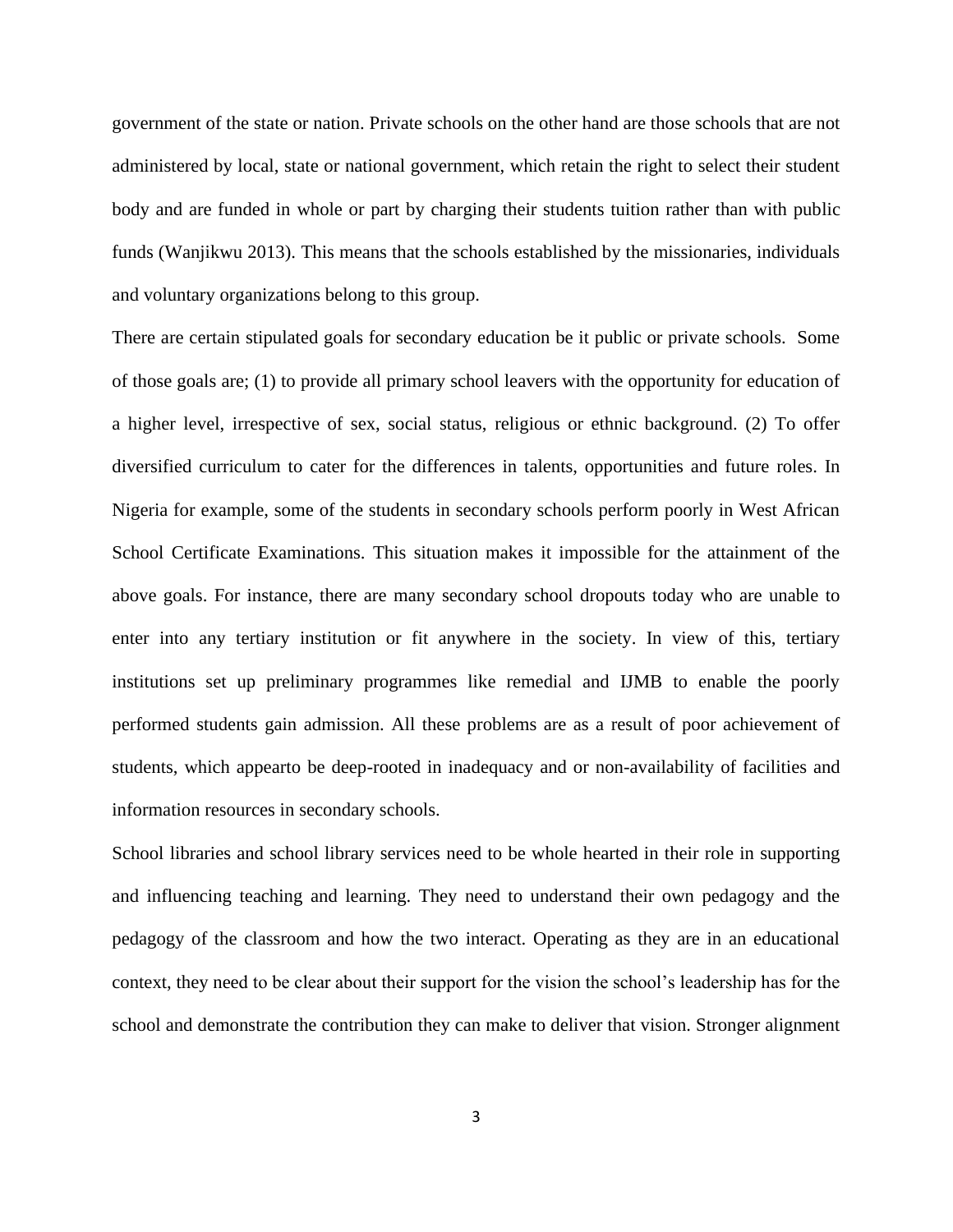of school libraries with their educational purpose needs to be the fundamental theme underpinning school library improvement activity.

The goal of school library is to develop information literate students who areresponsible, andethical participants in the society. Information literate students are self-directed learners who are aware of their information needs and actively engage in theworld of ideas, (IFLA guidelines for school libraries, 2015). School libraries facilitate teaching and learning; therefore, its collection must be based upon the curriculum andparticular needs and interest of the school community and reflect the diversity of societyoutside the school. Professional librarians, known as teacher librarians are saddled withthe responsibility of maintaining school libraries, (Uzuegbu, &Ibiyemi, 2013).

Reading not only has the awesome power when it comes to stimulating thedevelopment of an individual, its importance to the entirety of human life in this era ofinformation explosion cannot be underestimated. Reading, according Tella & Akande (2007), is an art capable of transforming man's life and his entire society. Reading is aworldwide phenomenon that has the capacity to promote development as well as instilldiscipline on the individual. The survival of any society therefore is a function and extentto which that society is involved in reading, (Owate and Iroha, 2013). It is essential therefore, for every individual to develop a culture for reading. Everyindividual should and aim at developing good habit of reading since its benefits aretremendous to human existence and a necessity for one to pull through in life.

The art of reading could be a very interesting experience for children andadolescents if they are properly guided. A reading habit cultivated early in life helps the child togrow into an independent adult, (Oji, &Habibu, 2011). Though the benefits of reading areimmeasurable, the reading culture of Nigerian society is poor. Study has shown that the averageNigerian reads less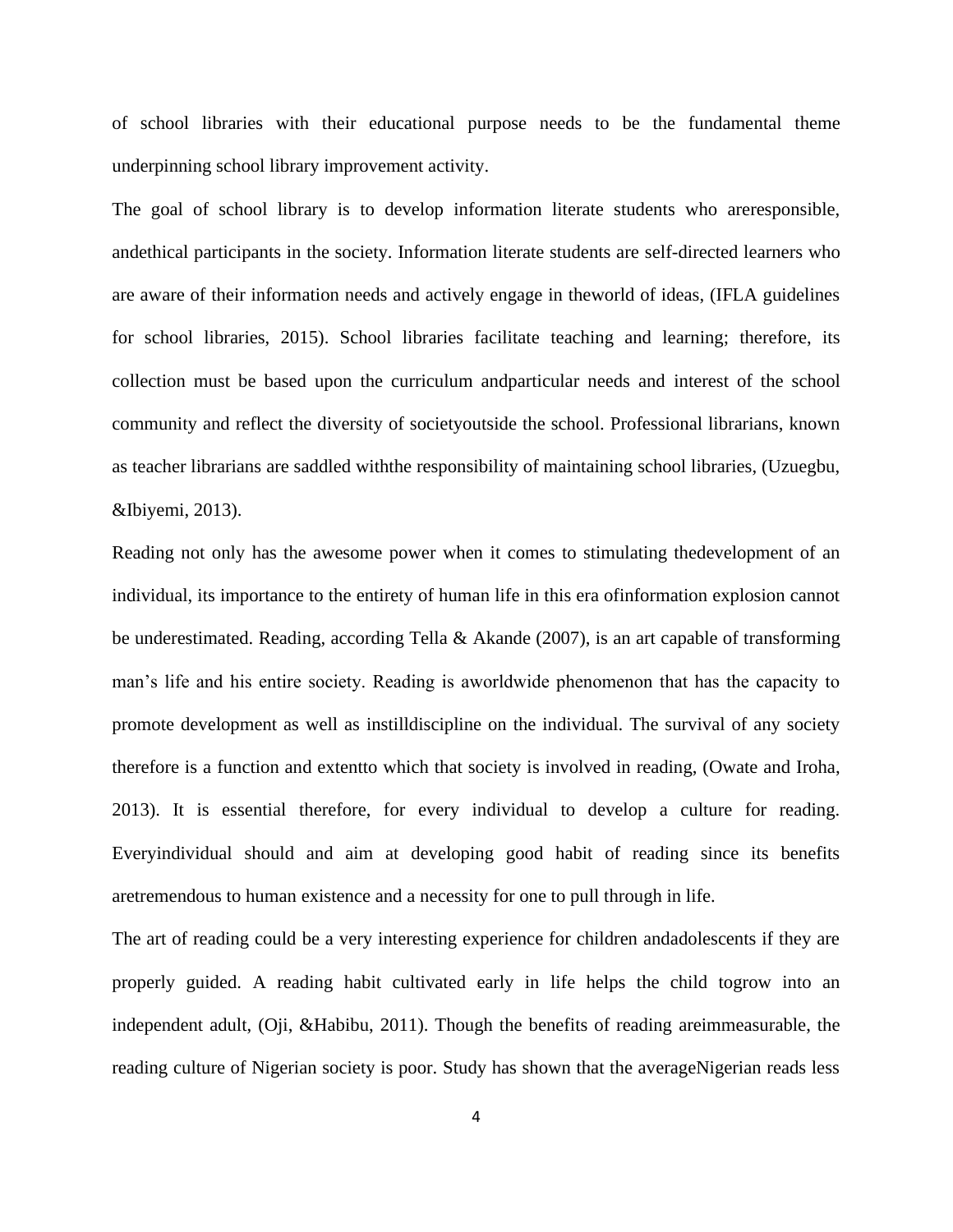than one book per year, in fact only one percent (1%) of successful men andwomen in Nigeria read one non-fiction per month; also, 30 million Nigerians have graduatedfrom high school with poor reading culture, (Henry, 2004).

Reading culture is on a daily decline especially with the influx of smart phones into thecountry. With these phones, individuals, especially young adults have access to a variety ofsocial networking sites on the internet. Such social networking sites include Facebook, Instagram, WhatsApp and a host of others. On these platforms, they spend hours sending instant messaging, *pinging,* and making video calls as well as sharing videos online, and much more.

According to Aina, Okusaga, Taiwo & Ogundipe, (2011), there is also an overriding desireamongst young people to spend more time with their friends than remain at home reading. Adultsand children alike glue more to televisions, watching drama or home videos as a way of enjoyingtheir leisure instead of reading. These individuals therefore end up with bad reading habits. Dorothy (2002) posits that there are chances of kids with poor reading habits involving in anti-social behaviours. Aina, Okusaga, Taiwo & Ogundipe, (2011) also observed that delinquency, school violence, bullying, incidence of hacking computers, and even incidence of examination malpractices has a higher correlation with poor reading habits.

With poor reading culture eating deep into the fabric of the country, it has becomenecessary for school libraries to promote and instill a culture of reading among Nigerianchildren. According to Owate and Iroha (2013), reading requires books, and that good reading habit promotes effective use of library bookresources; and effective use of library book resources has the inherent/advantage of promotinggood reading habit. Libraries are the custodians of knowledge and information, and hence theneed to develop effective means of promoting reading culture. Librarians must make efforts totake back the book to the people.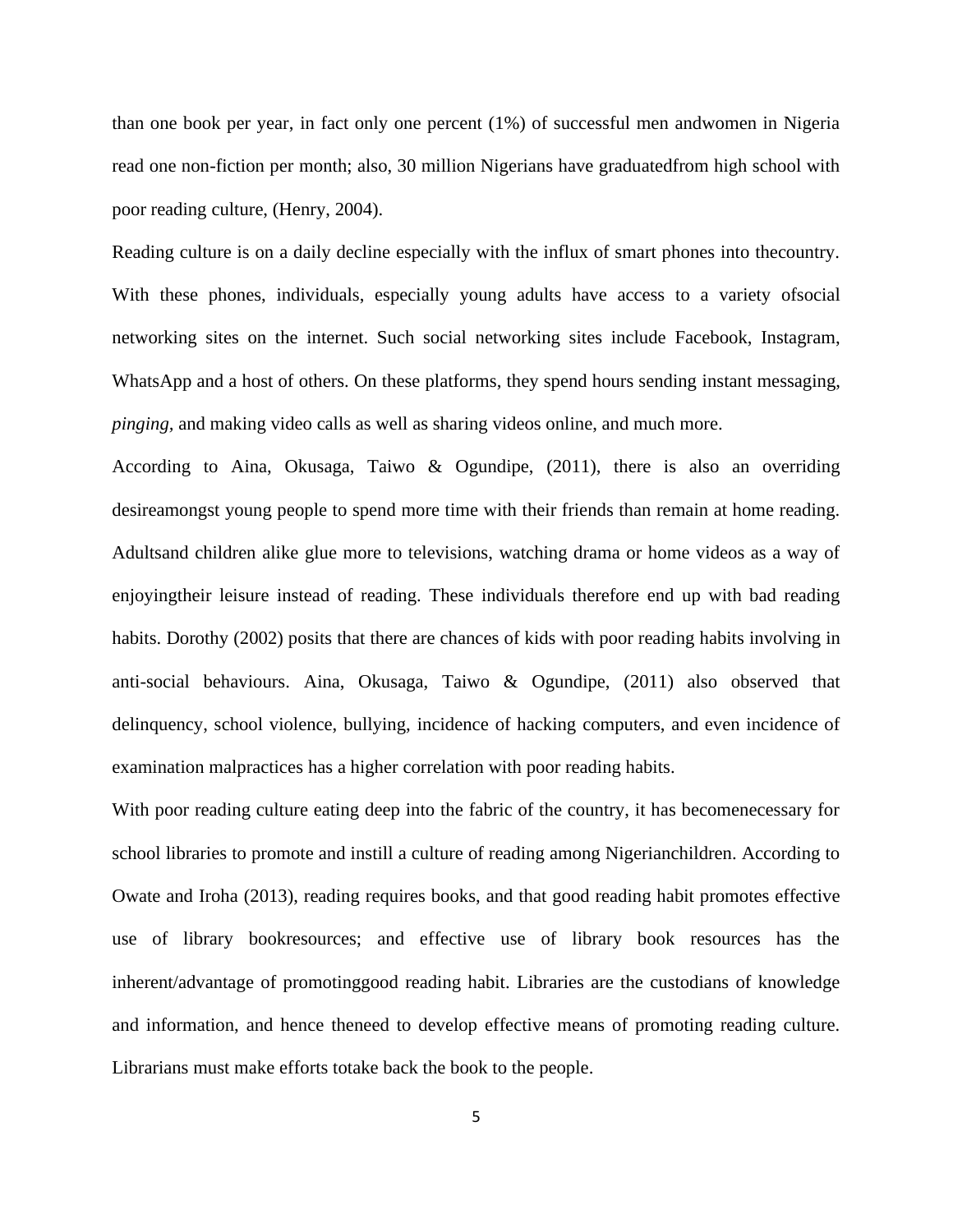# **Objectives of the Study**

This study is intended to achieve the following objectives:

- 1. To examine the purpose of library use by students
- 2. To determine the level of library use by students
- 3. To examine the amount of time students spend in reading and purpose for reading.
- 4. To examine the preference of library collection by students.
- 5. To assess how well integrated school library activities are into the school curricula.

## **Research Questions**

- 1. What is the purpose of library use by students?
- 2. What is the level of library use by students?
- 3. What is the amount of time students spend in reading and purpose for reading?
- 4. What library collection do the students prefer?
- 5. How well are school library activities integrated into the school curriculum?

#### **METHODOLOGY**

#### **Area of Study**

The area of the study is Benue State. Benue state is in the mid-belt region of Nigeria with a population of about 4, 253, 641 (2006 Census). Tiv and Idoma are spoken predominantly. There are other ethnic groups, such as Igede, Etulo and Abakwa, Jukun, Hausa, Akweya and Nyifon among others. With its capital at Makurdi, Benue State is a rich agricultural region; some of the crops grown in the state include potatoes, cassava, soya bean, guinea corn, flax, yams, sesame,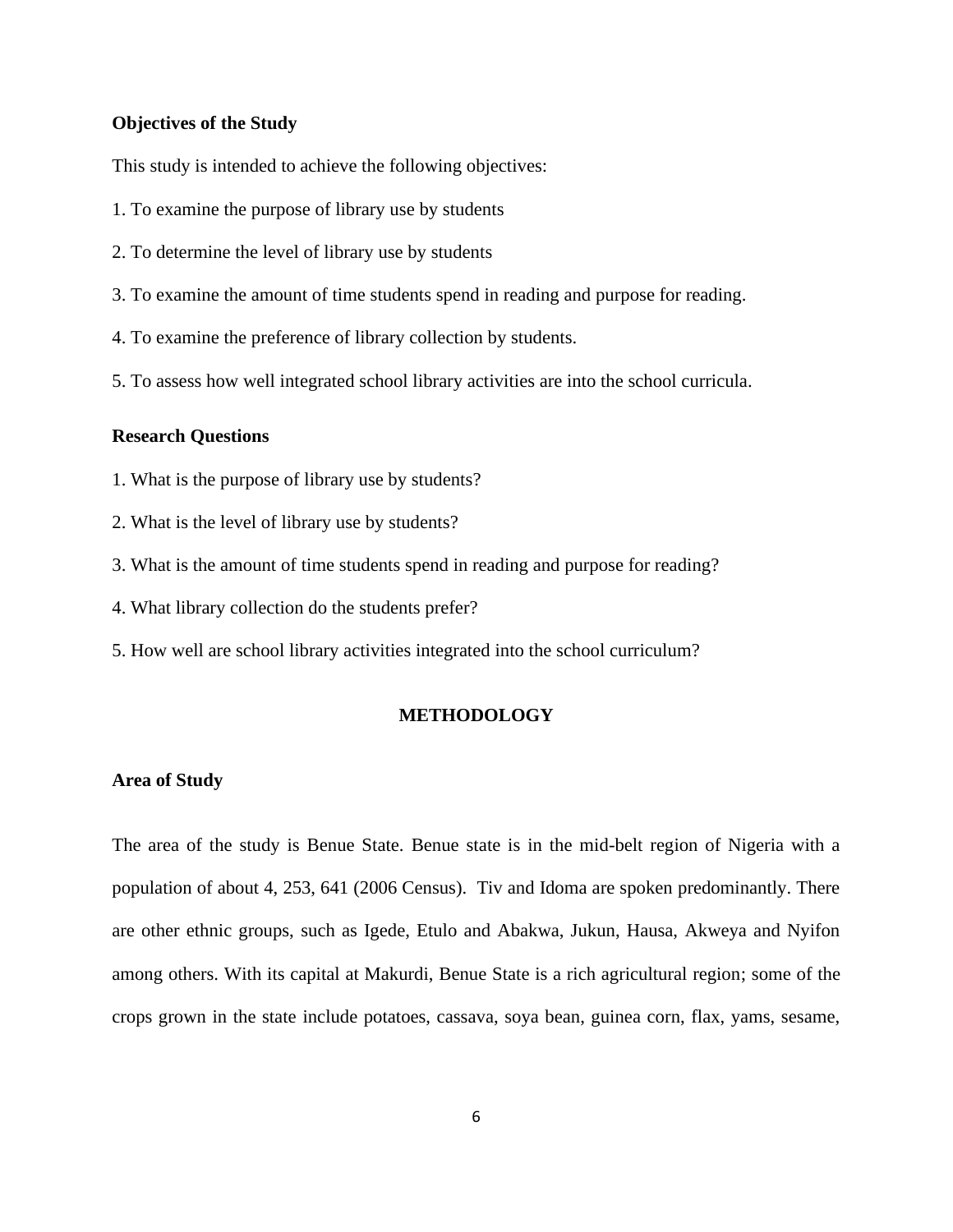rice, and groundnuts. The state has 23 Local Government Areas. The study was conducted in Federal University of Agriculture Makurdi Demonstration Secondary School.

# **Design of the Study**

This study employed a survey research design. This design is suitable because the researcher collected and described the characteristics or facts about the population under study.

# **3.3 Population of the Study**

The population for this study is 136 subjects comprising of Senior Secondary School 1 and 2 students.

# **Sample and Sampling Techniques**

There was no sampling for the study. The entire population of 136 comprising of Senior Secondary School 1 and 2 students was used in the study as sample because the population size could be handled effectively by the researcher.

#### **Instrument for Data Collection**

The instrument for the study is a structured questionnaire titled 'Role of School Libraries in Promoting Reading Culture among Secondary School Students Questionnaire (RSLORCSSSQ)'. The instrument was developed by the researcher using the literatures reviewed and information from extension agents.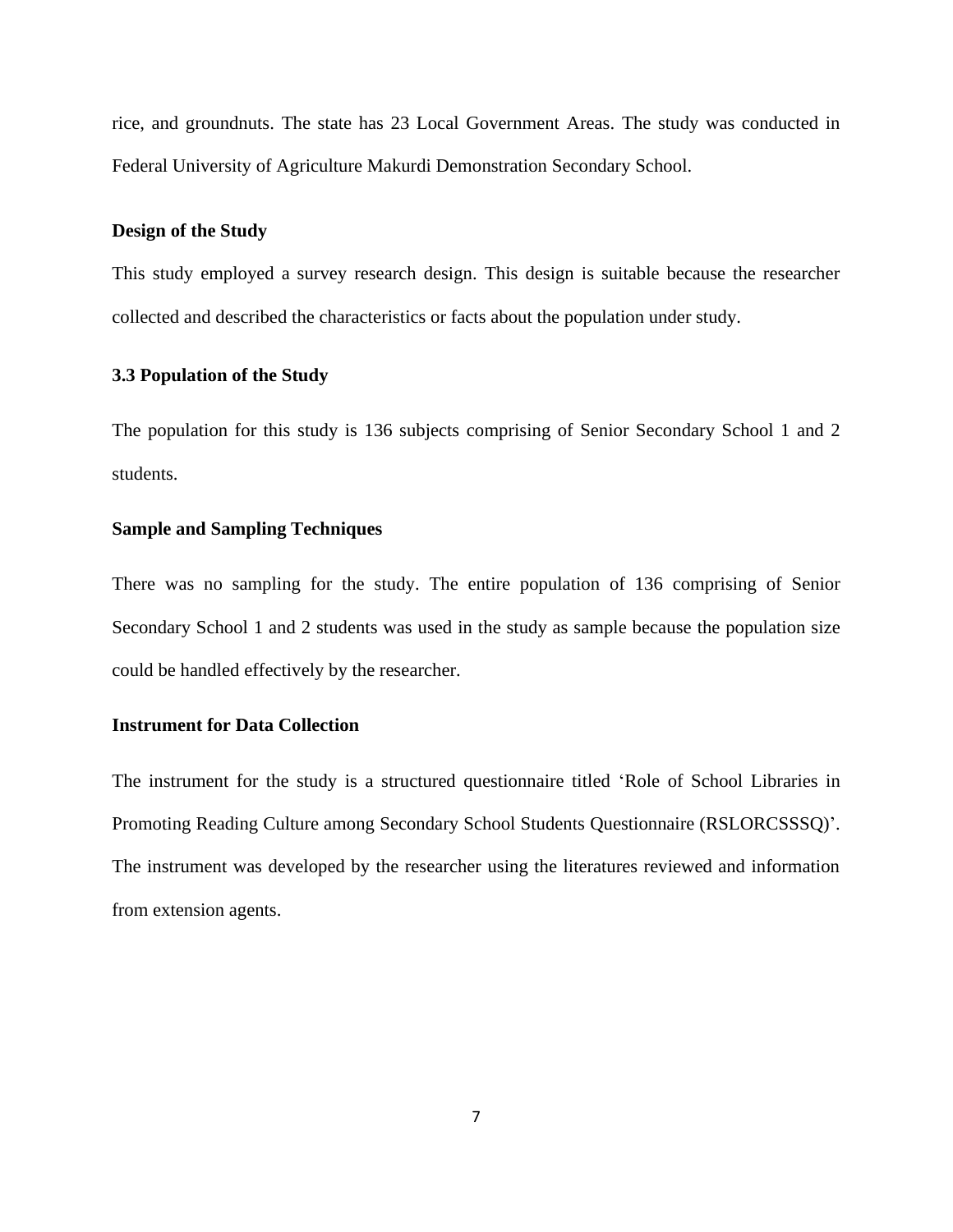#### **Validation of Instrument**

The items of the questionnaire were validated by 2 experts; two from the Department of Educational Foundations and General Studies, University of Agriculture Makurdi. Both content and face validation of the instrument was done.

#### **Reliability of the Instrument**

In order to ascertain the reliability of the instrument, it was trial-tested among 10 students from Special Science Secondary School who were not part of the main study. Cronbach Alpha  $(\alpha)$ coefficient formula was used to determine the internal consistency of the questionnaire items and a coefficient of 0.90 was obtained.

# **Data Collection Techniques**

The data for this study was collected by the researcher. The researcher also administered the copies of the questionnaire to students and collected the completed copies at the spot.

#### **Method of Data Analysis**

The data collected was analysed using descriptive statistics, precisely mean. The bench mark for this item will be 2.50  $(4+3+2+1=10/4=2.50)$ . Any item with a mean value of 2.50 or above was regarded as agree while any item with a mean value of less than 2.50 was regarded as disagree.

# **RESULTS AND DISCUSSION**

#### **Results and Interpretation**

# **Research Question 1**

What is the nature and status of the library collection of Secondary schools in Benue State library?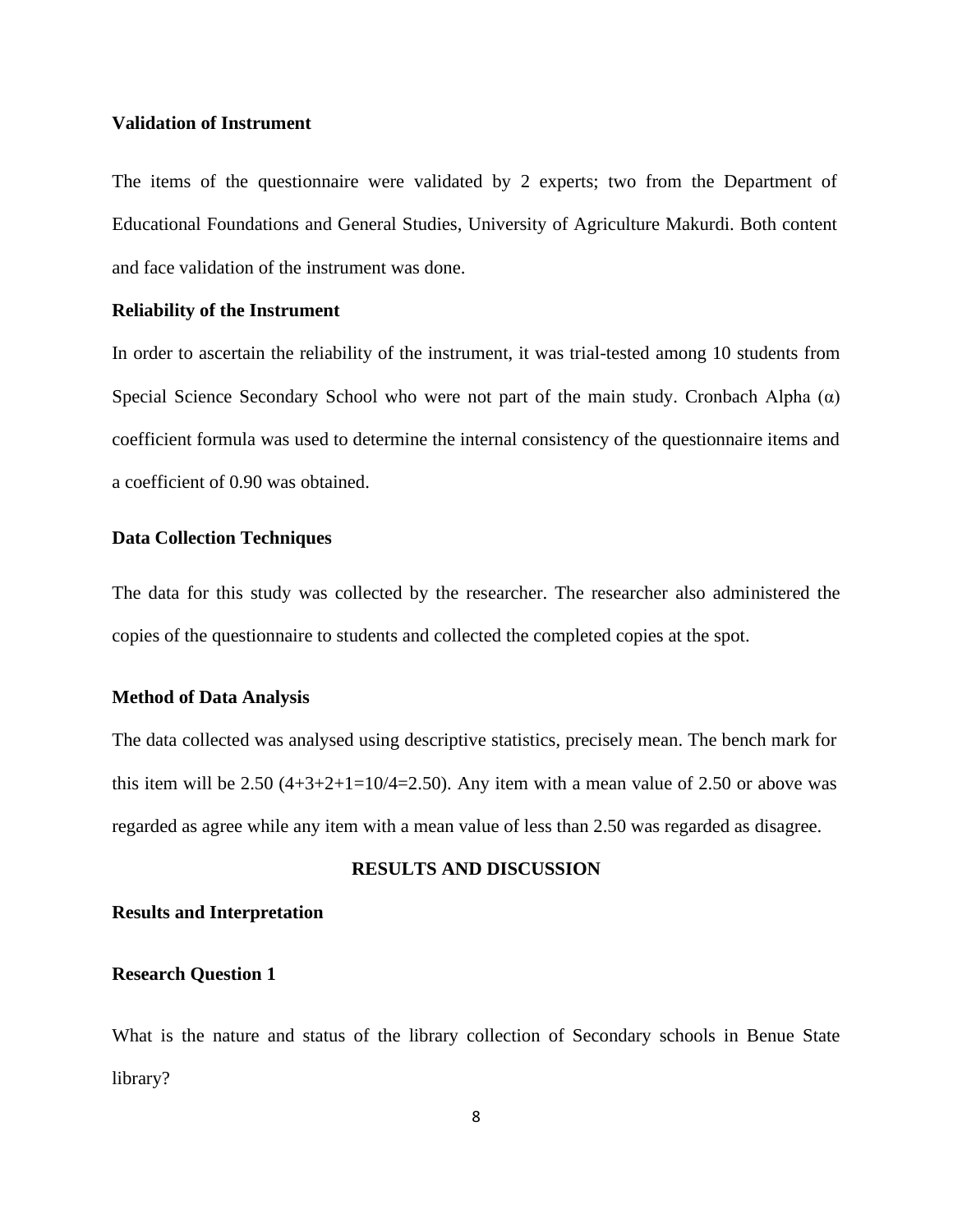Table for answering question 1 is presented in table 1 below:

| S/N                       | <b>Purpose</b>                                                         | <b>Mean</b> | Std. Dev. | <b>Remarks</b> |  |  |
|---------------------------|------------------------------------------------------------------------|-------------|-----------|----------------|--|--|
|                           | I read to catch funs                                                   | 3.20        | 0.69      | Agree          |  |  |
| 2                         | I read to pass examinations                                            | 2.09        | 1.07      | Agree          |  |  |
| 3                         | I read for personal intellectual development                           | 3.00        | 0.86      | Agree          |  |  |
| $\overline{4}$            | I read to while away time                                              | 2.95        | 1.05      | Agree          |  |  |
| 5                         | I read to be well have vast knowledge about<br>happenings in the world | 2.25        | 1.19      | Disagree       |  |  |
| 6                         | I read for personal intellectual development                           | 2.15        | 1.23      | Disagree       |  |  |
|                           | I read in the library to hide from school<br>works                     | 2.70        | 1.26      | Disagree       |  |  |
| Source: Field study, 2019 |                                                                        |             |           |                |  |  |

**Table 1:** Purpose of library use by students

Result in Table 1 show that out of 7 items, 4 had their mean values ranged from 2.70 to 3.20 while 3 had their mean values ranges from 2.09 to 2.25 and were less than the bench mark of 2.50. This showed that the respondents agreed that the 4 items are purpose of library use by students.

#### **Research Question 2**

What is the level and purpose of library use by students?

Table for answering question 2 is presented in table 2 below:

| S/N | Level of visit | <b>Mean</b> | Std. Dev. | <b>Remarks</b> |
|-----|----------------|-------------|-----------|----------------|
|     | Daily          | 1.98        | 0.44      | Disagree       |
|     | Once a week    | 2.65        | 1.14      | Agree          |
|     | Twice a Week   | 1.78        | 0.33      | Disagree       |
|     | Occasionally   | 2.37        | 0.12      | Disagree       |
|     | Never          | 2.44        | 0.08      | Disagree       |

**Table 2:** The level of library uses by students

**Source:** Field study, 2019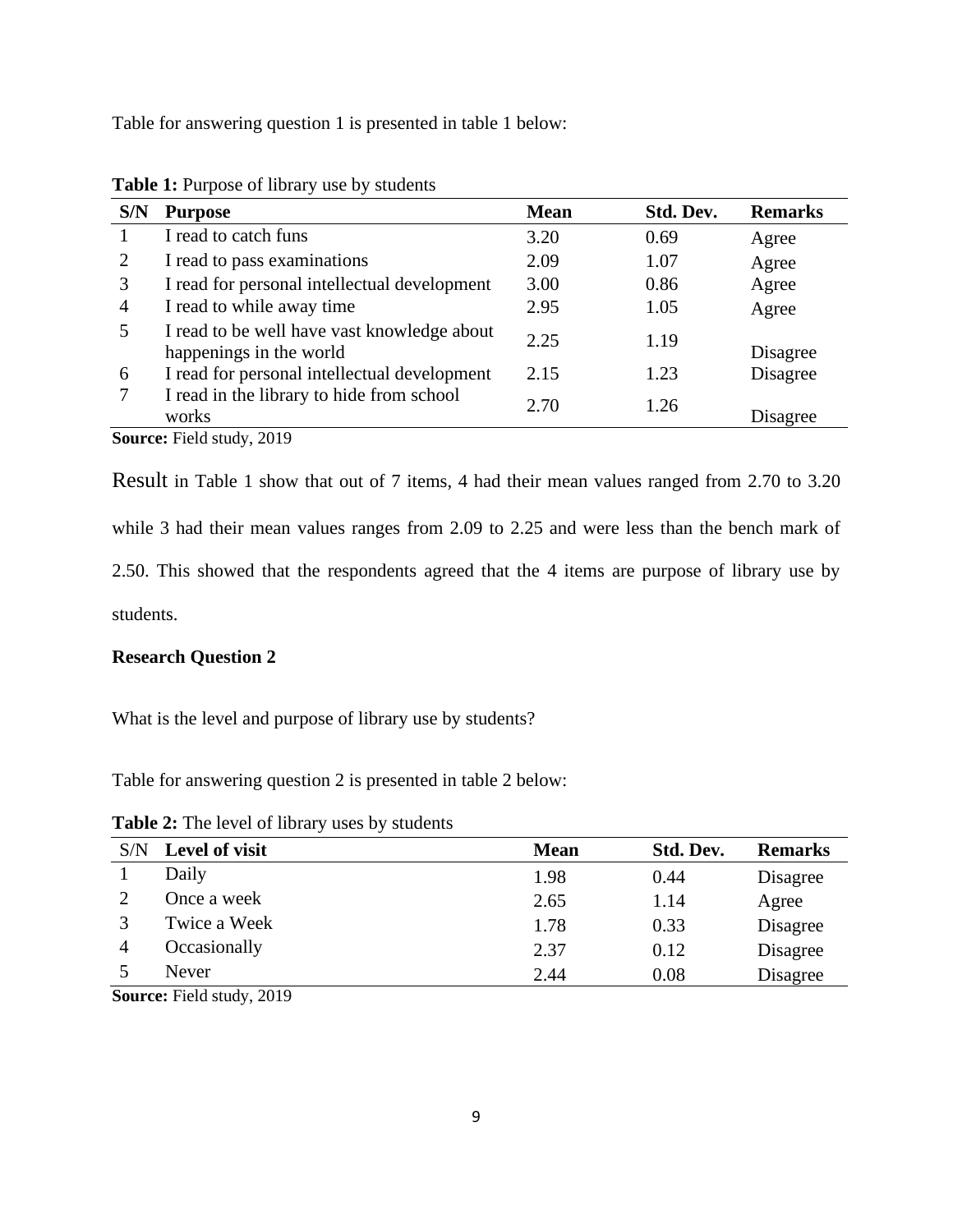Result in Table 2 show that out of 5 items, 1 had mean value of 2.65 while 4 had their mean values ranges from 1.98 to 2.44 and were less than the bench mark of 2.50. This showed that the level of library use by students is low.

# **Research Question 3**

What is the amount of time students spend in reading and purpose for reading?

Table for answering question 3 is presented in table 3 below:

| <b>Table 3:</b> Amount of time students spend in reading and purpose for reading |
|----------------------------------------------------------------------------------|
|----------------------------------------------------------------------------------|

| S/N    | Time spent                | <b>Mean</b> | Std. Dev. | <b>Remarks</b> |
|--------|---------------------------|-------------|-----------|----------------|
|        | I spend less than an hour | 2.93        | 1.35      | Agree          |
|        | I spend 1-2 hours         | 2.44        | 0.77      | Disagree       |
|        | I spend 2-3 hours         | 2.16        | 0.45      | Disagree       |
| 4      | I spend 3-4 hours         | 1.87        | 0.33      | Disagree       |
|        | I spend 4-5 hours         | 1.42        | 0.02      | Disagree       |
| 6      | I spend 5 hours and above | 1.98        | 0.09      | Disagree       |
| $\sim$ |                           |             |           |                |

**Source:** Field study, 2019

Result in Table 3 show that out of 6 items, 1 had mean value ranged of 2.70 while 5 had their mean values ranges from 1.42 to 2.44 and were less than the bench mark of 2.50. This showed that the respondents disagreed that the amount of time they spend for reading in the libraries is very short.

# **Research Question 4**

What library collection do the students prefer?

Table for answering question 4 is presented in table 4 below:

**Table 4:** Preference of library collection by students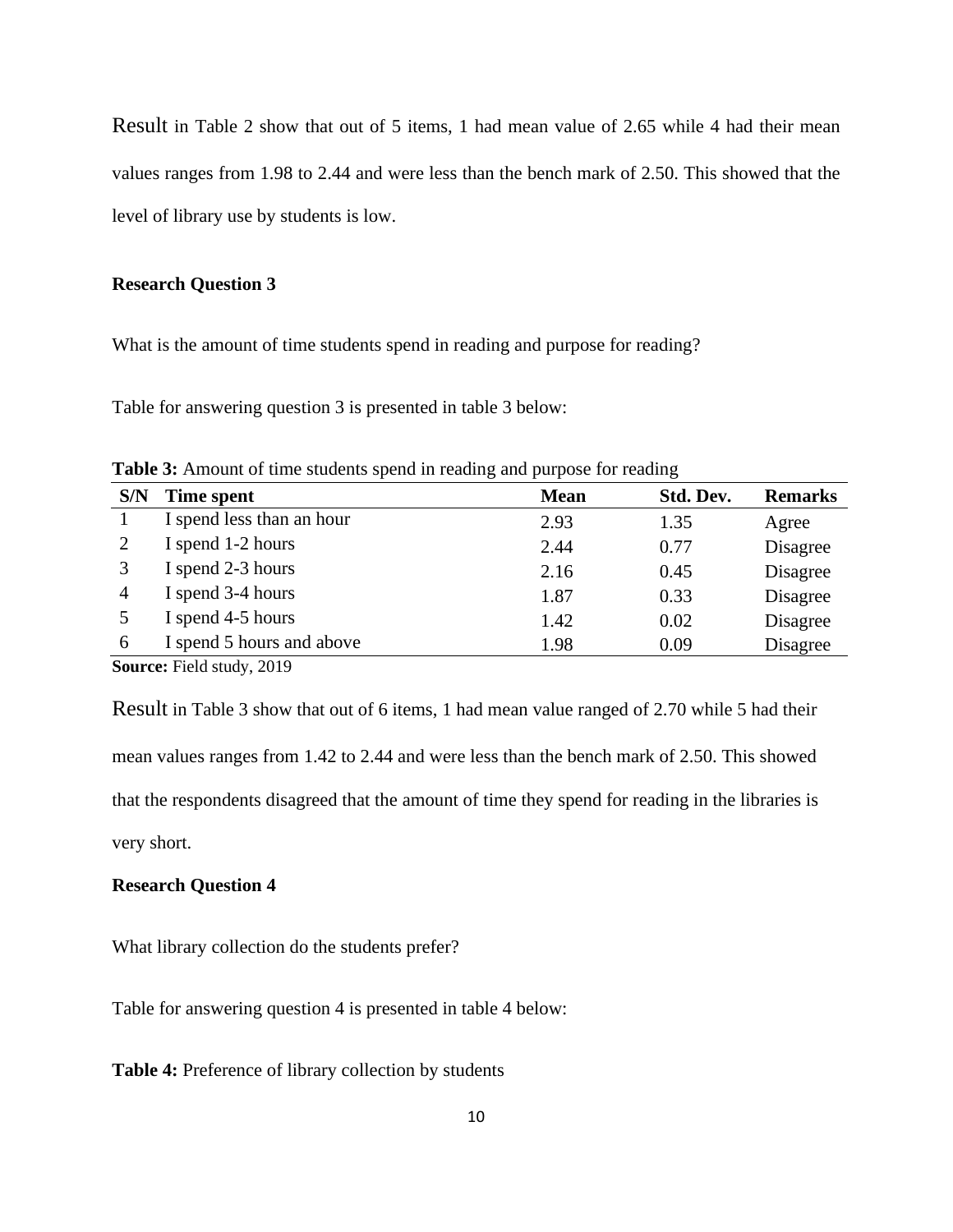| S/N | <b>Preference</b>        | <b>Mean</b> | Std. Dev. | <b>Remarks</b> |
|-----|--------------------------|-------------|-----------|----------------|
|     | Poetry                   | 2.88        | 1.22      | Agree          |
|     | Newspapers and magazines | 2.97        | 1.33      | Agree          |
|     | Novels and story books   | 2.76        | 1.13      | Agree          |
|     | <b>Textbooks</b>         | 2.11        | 0.39      | Disagree       |
|     | Lecture notes            | 2.21        | 0.88      | Disagree       |
| h   | Comics                   | 2.88        | 1.20      | Agree          |

**Source:** Field study, 2019

#### **Research Question 5**

How well are school library activities integrated into the school curriculum?

Table for answering question 5 is presented in table 5 below:

| <b>Table 5:</b> Integration of school library activities are into the school curricula |  |  |  |
|----------------------------------------------------------------------------------------|--|--|--|
|                                                                                        |  |  |  |

| S/N | <b>Integration</b>                                | <b>Mean</b> | Std. Dev. | <b>Remarks</b> |
|-----|---------------------------------------------------|-------------|-----------|----------------|
|     | The hours for opening the libraries is not        |             |           |                |
|     | convenient for you                                | 3.17        | 0.97      | Agree          |
|     | Most of the school library materials are outdated |             |           |                |
|     | and are not relevant to you                       | 3.20        | 1.19      | Agree          |
|     | The school always closes libraries                | 3.00        | 1.09      | Agree          |
|     | The school lacks library periods                  | 3.10        | 1.15      | Agree          |
|     | Source: Field study, 2019                         |             |           |                |

Result in Table 5 show that 4 items had their mean values ranged from 3.00 to 3.20 and were above the bench mark of 2.50. This showed that the respondents agreed that the 4 items are integration of school library activities are into the school curricula.

# **Discussion of Findings**

Research question 1 was on the purpose of library use by students. Findings revealed that the students read in the library to catch funs, for personal intellectual development, to while away time, for personal intellectual development and to hide from school works.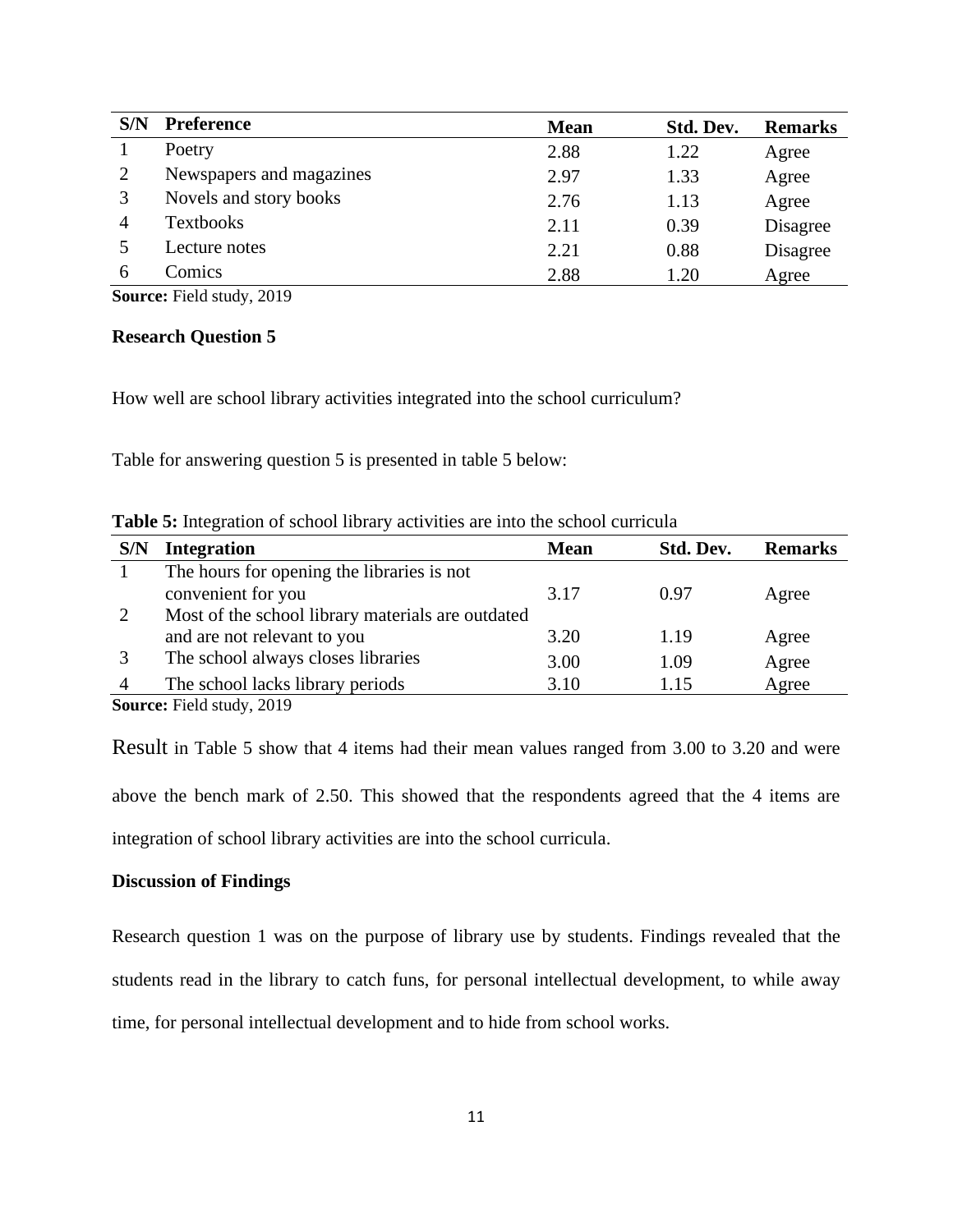Research question 2 was on the level of library use by students. Findings revealed that students read once a week in the library.

Research question was on the amount of time students spend in reading and purpose for reading. Findings revealed that students spend less than an hour reading in the library.

Research question 4 was on the library collection the students prefer. Findings revealed that students prefer poetry, newspapers and magazines, novels and story books and comics.

Research question 5 was on how school library activities are integrated into the school curriculum. Findings revealed that the hours for opening the libraries is not convenient for students, most of the school library materials are outdated and are not relevant for students, the school always closes libraries and the school lacks library periods.

### **Conclusion**

The success of children in schools depends on a large extent on their ability to read and comprehend, which in turn is dependent on the support we give in promoting reading habit. Consequent to this, this study focused on the roles school libraries can play in inculcating reading habits among students. This study has supported the notion that school libraries form parts of the most effective ways of renewing education because of their roles in transforming changes in children's reading abilities. The study concludes that non-integration of the library in the school curriculum, and catch funs were the major causes of poor reading culture.

# **Recommendations**

Based on the findings of the study, the following recommendations are made:

1. School administrators should encourage students to read to pass examinations, have vast knowledge about the world and development their personal intellectual.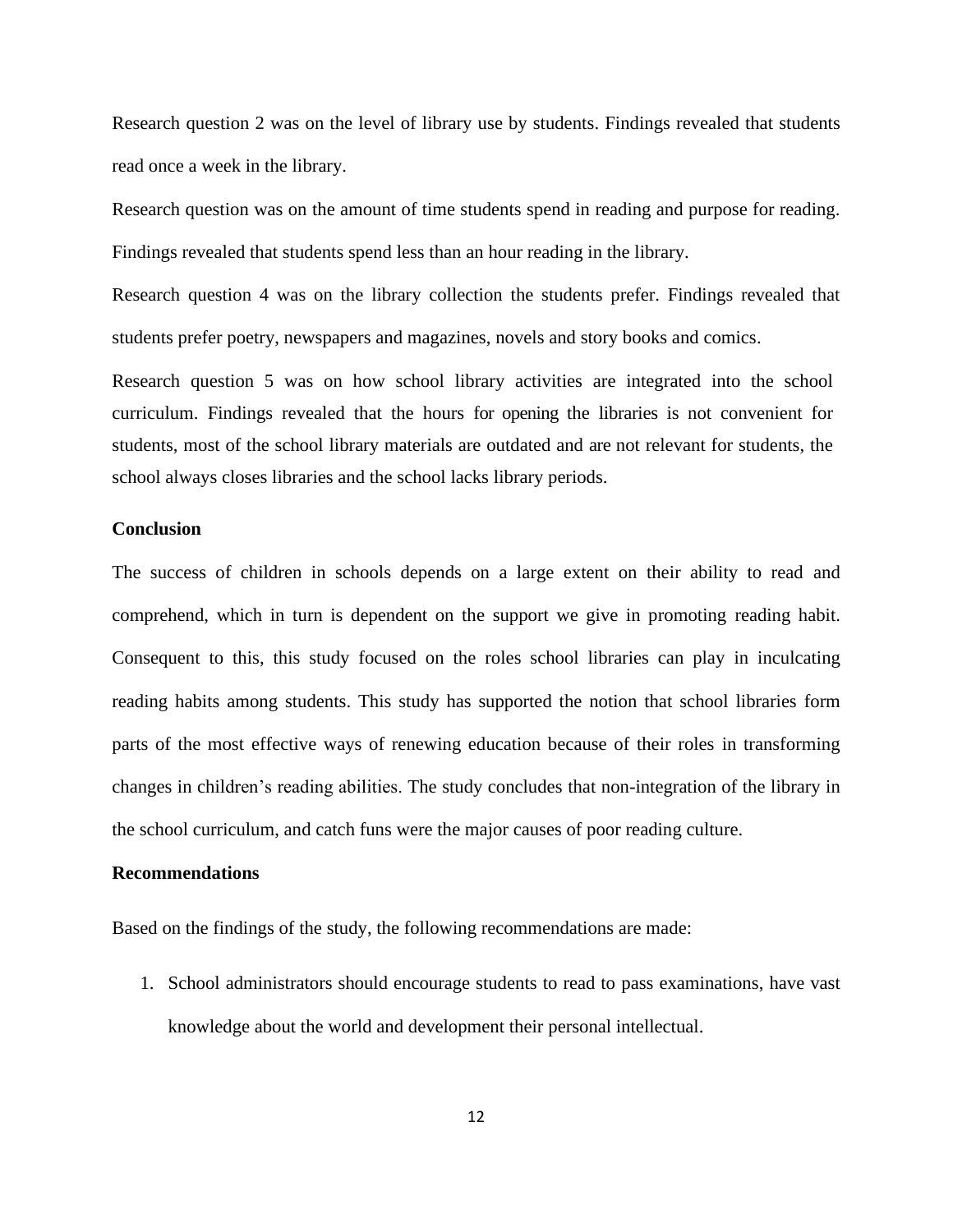- 2. Students should also be encouraged to visit library to read on daily basis, this would help them to keep memory of what they read in the classroom
- 3. Students should learn how to spend enough time of at least 2-3 hours reading in the library as it will enable them cover wide in their books
- 4. School administration should procure more of relevant textbooks in the library than newspapers, magazines and comics
- 5. Integration of school library activities into the school curricula should be suitable for students to enable them make good use of school library